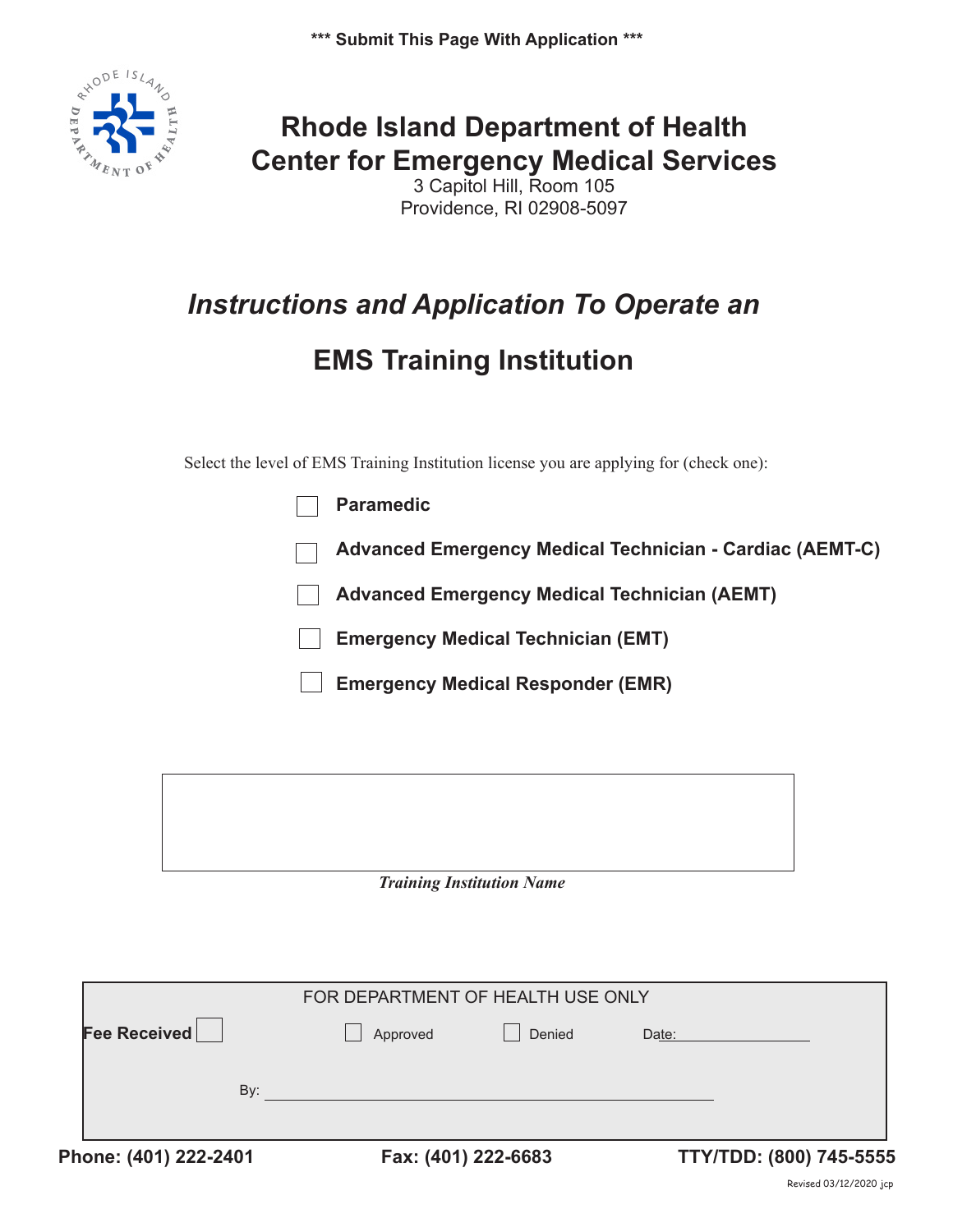#### **GENERAL INFORMATION \*\*\*Detach Page - Do Not Submit With Application \*\*\***

- 1. Requirements for licensure are established by the Rules and Regulations Rules and Regulations 216- RICR-20-10.2, available through the Center for EMS website at **http://www.health.ri.gov/licenses**
- 2. EMS licensure can be denied pursuant to the provisions of the Regulations Rules and Regulations 216-RICR-20-10.2. Statements or documents may be considered sufficient cause to deny or revoke a license as an EMS Training Institution in Rhode Island and may result in additional penalties as deter mined by law.
- 3. Should you have any questions regarding the license requirements or completion of the application form, contact the Center for Emergency Medical Services at (401) 222-2401.

## **APPLICATION INSTRUCTIONS**

- 1. Complete all application materials as instructed. Please answer all questions. Incomplete questions or incomplete applications will not be processed and will be returned to you for correction and re-submission. Please mark "NA" on questions that are Not Applicable. Please type this applica tion using the fillable form online then print the completed application.
- 2. Do not detach any full pages from this application packet.
- 3. Sign the application and return it with the application fee in the amount of \$1,500.00, payable to the General Treasurer, State of Rhode Island.
- 4. Do not submit the application without all applicable information, documentation and fee(s).

## **REQUIRED DOCUMENTATION**

- Written curriculum policies, and procedures consistent with the National EMS Education Standards.
- Current written agreements and/or contracts for clinical and field internships
- Documentation of official affiliation with one of the following:

 Four-year college or university; Two-year technical or community college; Hospital or medical center; Federal, state, county, or local government entity; or A public or private corporation that meets the state and local business requirements

- Paramedic Level Institutions must submit a copy of their accreditation or Letter of Review from the Commission on Accreditation of Allied Health Education Programs (CAAHEP).
- Photostatic copy of Program Director's Associate's degree from an accredited institution of higher education if conducting EMT or Advanced EMT-Cardiac courses, or a Bachelor's degree from an accredited institution of higher education if conducting Paramedics program.

Submit the completed application and all required materials to:

 Rhode Island Department of Health Center for Emergency Medical Services Room 105, 3 Capitol Hill Providence, RI 02908-5097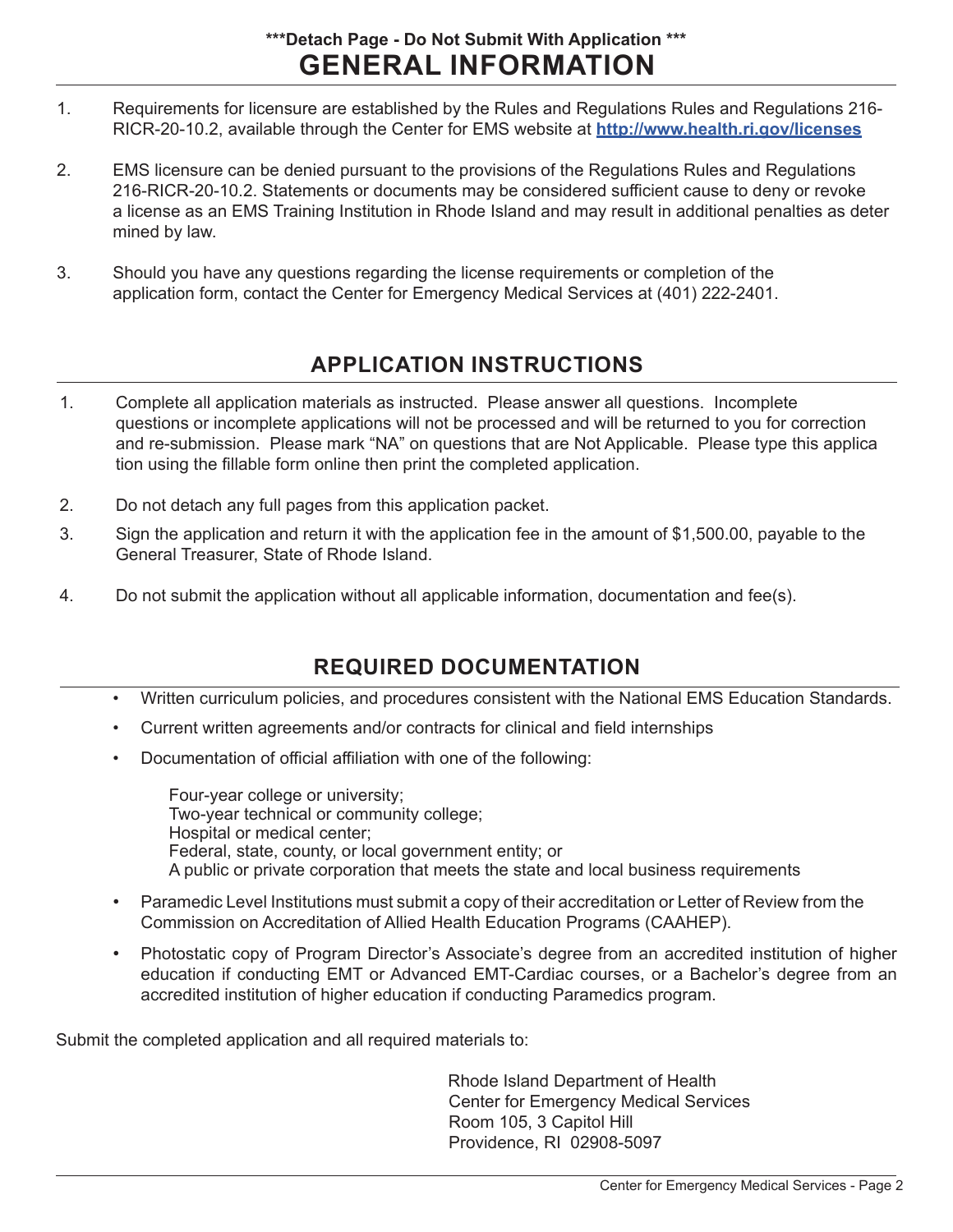

### **State of Rhode Island Division of Emergency Medical Services**

Application for Training Institution

|                                                                                                                                                                                                             | Refer to the Application Instructions when completing these forms. Type or block print only. Do not use felt-tip pens.                                                                                                                                                                                                                                                                                                                                                                                                        |  |  |  |
|-------------------------------------------------------------------------------------------------------------------------------------------------------------------------------------------------------------|-------------------------------------------------------------------------------------------------------------------------------------------------------------------------------------------------------------------------------------------------------------------------------------------------------------------------------------------------------------------------------------------------------------------------------------------------------------------------------------------------------------------------------|--|--|--|
| 1. Name of<br><b>Training</b><br>Institution:                                                                                                                                                               | Name of Training Institution                                                                                                                                                                                                                                                                                                                                                                                                                                                                                                  |  |  |  |
| 2. Contact Person:<br>Provide the name of<br>the person to contact<br>regarding this training<br>institution.                                                                                               | Surname, (Last Name)<br><b>First Name</b><br>Middle Name                                                                                                                                                                                                                                                                                                                                                                                                                                                                      |  |  |  |
| 3. FEIN/SSN:<br>Provide the FEIN<br>(Federal Employee<br>Identification Number. If<br>you are a sole proprietor<br>this number may be<br>your Social Security<br>Number.                                    | Federal Employer Identification Number (FEIN)<br><b>NOTE:</b> If you are the sole proprietor of a facility or business,<br>then you must supply your Social Security Number (SSN) and<br><b>OR</b><br>date of birth. If you are an individual representing a facility or<br>a business that is seeking licensure, then you must supply the<br>Federal Employer Identification Number (FEIN) for the facility or<br>the business.<br>U.S. Social Security Number (SSN)<br>THIS INFORMATION IS MANDATORY<br>Owner Date of Birth |  |  |  |
| 4. Mailing<br>Information:<br>Please provide the<br>mailing information<br>for all communication<br>regarding this license. It<br>is your responsibility to<br>notify the Center of all<br>address changes. | <b>First Line Address</b><br>Second Line Address<br><b>Third Line Address</b><br>City<br>State/Province Zip Code<br>Country, If NOT U.S.<br>Postal Code, If NOT U.S.<br>Mailing Address Fax<br>Mailing Address Phone<br>Extension<br>Email Address (Format for email address is Username@domain e.g. applicant@isp.com)                                                                                                                                                                                                       |  |  |  |
| 5. Location<br>Information:                                                                                                                                                                                 | <b>First Line Address</b>                                                                                                                                                                                                                                                                                                                                                                                                                                                                                                     |  |  |  |
| Please provide the physi-<br>cal location information<br>for this training institution.<br>It is your responsibility<br>to notify the Center of all<br>address changes.                                     | <b>Second Line Address</b><br><b>Third Line Address</b><br>City<br>State/Province Zip Code                                                                                                                                                                                                                                                                                                                                                                                                                                    |  |  |  |
| <b>This information</b><br>will appear on the<br><b>HEALTH</b> website.                                                                                                                                     | Country, If NOT U.S.<br>Postal Code, If NOT U.S.<br>Mailing Address Fax<br>Mailing Address Phone<br>Extension<br>Email Address (Format for email address is Username@domain e.g. applicant@isp.com)                                                                                                                                                                                                                                                                                                                           |  |  |  |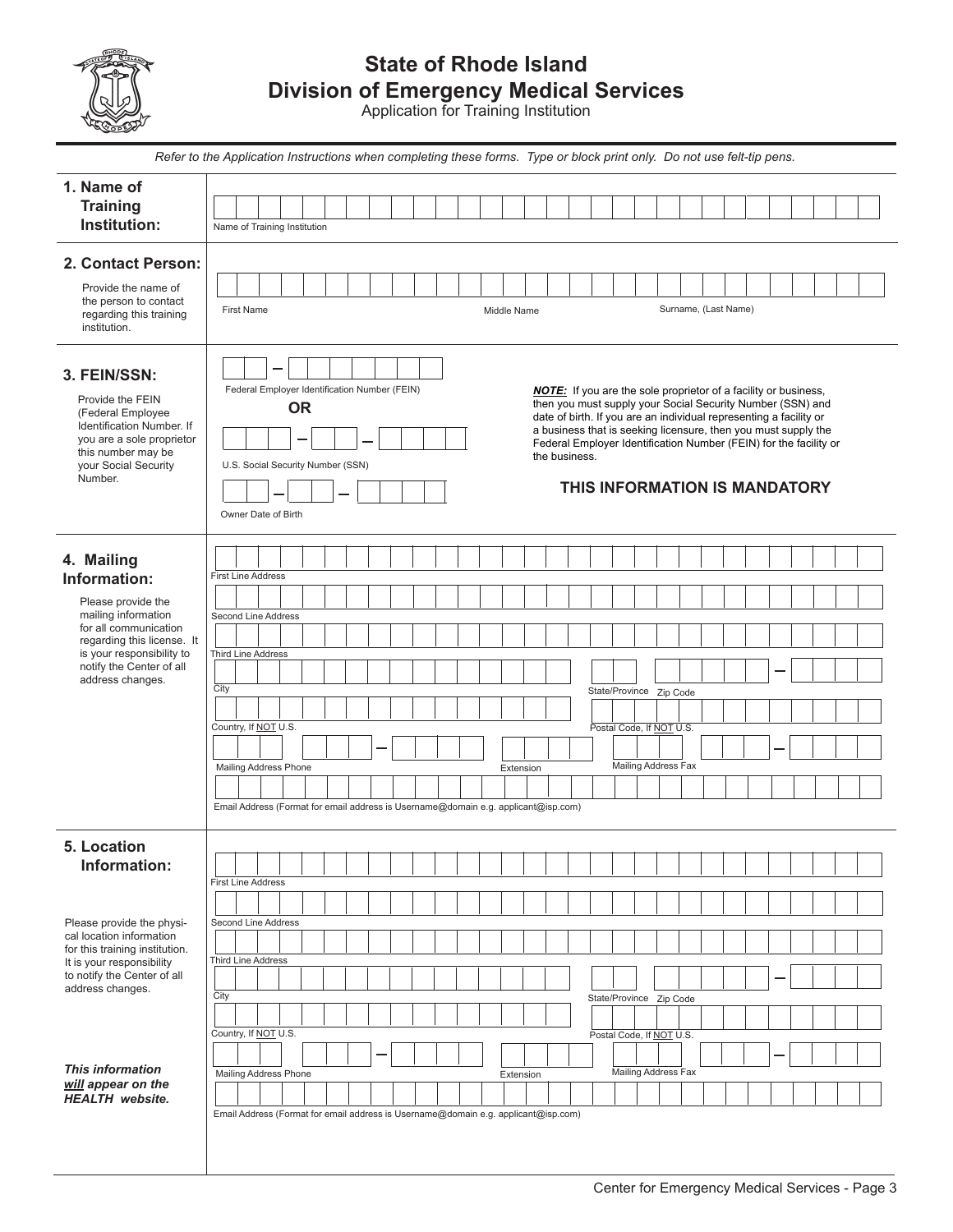*Applicant: Print your complete training institution name >*

| 6. Type of<br>Ownership                                                                                                                                                                                                                                                                                                                                                                           | Corporation                                                                                                                                                                                                                                                                                                                                                                                                                                                 | <b>Limited Liability Company</b>                                                                                                                                                | Partner     |
|---------------------------------------------------------------------------------------------------------------------------------------------------------------------------------------------------------------------------------------------------------------------------------------------------------------------------------------------------------------------------------------------------|-------------------------------------------------------------------------------------------------------------------------------------------------------------------------------------------------------------------------------------------------------------------------------------------------------------------------------------------------------------------------------------------------------------------------------------------------------------|---------------------------------------------------------------------------------------------------------------------------------------------------------------------------------|-------------|
| Please Check ONE                                                                                                                                                                                                                                                                                                                                                                                  | Sole Proprietorship<br>Complete Section 8 Below                                                                                                                                                                                                                                                                                                                                                                                                             | <b>Limited Partnership</b>                                                                                                                                                      | Partnership |
|                                                                                                                                                                                                                                                                                                                                                                                                   | <b>Governmental Entity</b>                                                                                                                                                                                                                                                                                                                                                                                                                                  | Other (Describe):                                                                                                                                                               |             |
| 7. Ownership<br><b>Information</b><br>for "privately<br>held"<br>organizations:<br>Provide the name<br>address and tele-<br>phone number(s) of<br>the facility/business<br>owner in the spaces<br>provided.<br>8. Sole proprietor<br>Information:<br>If you are the sole<br>proprietor of this ser-<br>vice please complete<br>this section. Attach<br>additional 8 1/2 x 11<br>sheets as needed. | Name of Owner<br>D.B.A. (Doing Business As)<br><b>First Line Address</b><br>Second Line Address<br><b>Third Line Address</b><br>City<br>Country, If NOT U.S.<br>Phone<br>Email Address (Format for email address is Username@domain e.g. applicant@isp.com)<br>application.<br>Has the sole proprietor ever been convicted of any violation<br>of federal or state law (Felony or Misdemeanor)?<br>(If yes, explain)<br>Sole proprietor's Experience in EMS | State/Province Zip Code<br>Postal Code, If NOT U.S.<br>Fax<br>Extension<br>If you are a sole-proprietor you must include a BCI supported by fingerprints with this<br>Yes<br>Nо |             |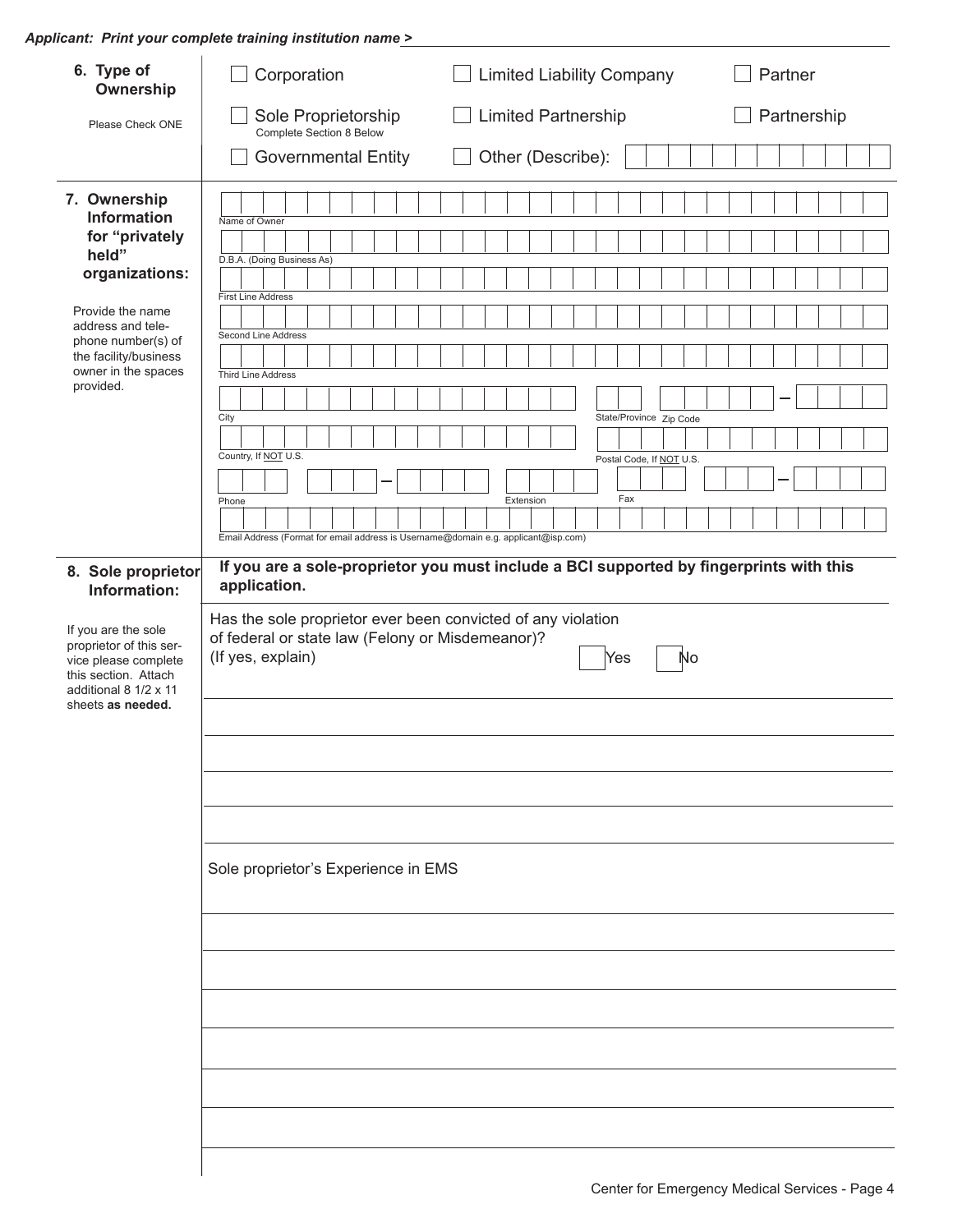#### *Applicant: Print your complete training institution name >*

| <b>Program Director:</b>                                                                                                                                                                                                                                                                                                                                                                                                                                                                                                                                                                                                                                                                                                                                                                                                                                                                                                                                                                                                                                                                                                                                                                                                                                                                                                                                                                                                                                                                                                                                                                                                                                                                                                                                                                                                                                                                                                                                                                                                                                                                                                                                                                                                                                                                            |  |  |  |  |  |
|-----------------------------------------------------------------------------------------------------------------------------------------------------------------------------------------------------------------------------------------------------------------------------------------------------------------------------------------------------------------------------------------------------------------------------------------------------------------------------------------------------------------------------------------------------------------------------------------------------------------------------------------------------------------------------------------------------------------------------------------------------------------------------------------------------------------------------------------------------------------------------------------------------------------------------------------------------------------------------------------------------------------------------------------------------------------------------------------------------------------------------------------------------------------------------------------------------------------------------------------------------------------------------------------------------------------------------------------------------------------------------------------------------------------------------------------------------------------------------------------------------------------------------------------------------------------------------------------------------------------------------------------------------------------------------------------------------------------------------------------------------------------------------------------------------------------------------------------------------------------------------------------------------------------------------------------------------------------------------------------------------------------------------------------------------------------------------------------------------------------------------------------------------------------------------------------------------------------------------------------------------------------------------------------------------|--|--|--|--|--|
|                                                                                                                                                                                                                                                                                                                                                                                                                                                                                                                                                                                                                                                                                                                                                                                                                                                                                                                                                                                                                                                                                                                                                                                                                                                                                                                                                                                                                                                                                                                                                                                                                                                                                                                                                                                                                                                                                                                                                                                                                                                                                                                                                                                                                                                                                                     |  |  |  |  |  |
| <b>First Name</b><br>Middle Name<br>Surname, (Last Name)                                                                                                                                                                                                                                                                                                                                                                                                                                                                                                                                                                                                                                                                                                                                                                                                                                                                                                                                                                                                                                                                                                                                                                                                                                                                                                                                                                                                                                                                                                                                                                                                                                                                                                                                                                                                                                                                                                                                                                                                                                                                                                                                                                                                                                            |  |  |  |  |  |
| Email Address (Format for email address is Username@domain e.g. applicant@isp.com)                                                                                                                                                                                                                                                                                                                                                                                                                                                                                                                                                                                                                                                                                                                                                                                                                                                                                                                                                                                                                                                                                                                                                                                                                                                                                                                                                                                                                                                                                                                                                                                                                                                                                                                                                                                                                                                                                                                                                                                                                                                                                                                                                                                                                  |  |  |  |  |  |
| Phone<br><b>Clinical Coordinator:</b>                                                                                                                                                                                                                                                                                                                                                                                                                                                                                                                                                                                                                                                                                                                                                                                                                                                                                                                                                                                                                                                                                                                                                                                                                                                                                                                                                                                                                                                                                                                                                                                                                                                                                                                                                                                                                                                                                                                                                                                                                                                                                                                                                                                                                                                               |  |  |  |  |  |
|                                                                                                                                                                                                                                                                                                                                                                                                                                                                                                                                                                                                                                                                                                                                                                                                                                                                                                                                                                                                                                                                                                                                                                                                                                                                                                                                                                                                                                                                                                                                                                                                                                                                                                                                                                                                                                                                                                                                                                                                                                                                                                                                                                                                                                                                                                     |  |  |  |  |  |
| <b>First Name</b><br>Middle Name<br>Surname, (Last Name)                                                                                                                                                                                                                                                                                                                                                                                                                                                                                                                                                                                                                                                                                                                                                                                                                                                                                                                                                                                                                                                                                                                                                                                                                                                                                                                                                                                                                                                                                                                                                                                                                                                                                                                                                                                                                                                                                                                                                                                                                                                                                                                                                                                                                                            |  |  |  |  |  |
|                                                                                                                                                                                                                                                                                                                                                                                                                                                                                                                                                                                                                                                                                                                                                                                                                                                                                                                                                                                                                                                                                                                                                                                                                                                                                                                                                                                                                                                                                                                                                                                                                                                                                                                                                                                                                                                                                                                                                                                                                                                                                                                                                                                                                                                                                                     |  |  |  |  |  |
| Email Address (Format for email address is Username@domain e.g. applicant@isp.com)<br>Phone                                                                                                                                                                                                                                                                                                                                                                                                                                                                                                                                                                                                                                                                                                                                                                                                                                                                                                                                                                                                                                                                                                                                                                                                                                                                                                                                                                                                                                                                                                                                                                                                                                                                                                                                                                                                                                                                                                                                                                                                                                                                                                                                                                                                         |  |  |  |  |  |
| <b>Field Internship Coordinator:</b>                                                                                                                                                                                                                                                                                                                                                                                                                                                                                                                                                                                                                                                                                                                                                                                                                                                                                                                                                                                                                                                                                                                                                                                                                                                                                                                                                                                                                                                                                                                                                                                                                                                                                                                                                                                                                                                                                                                                                                                                                                                                                                                                                                                                                                                                |  |  |  |  |  |
|                                                                                                                                                                                                                                                                                                                                                                                                                                                                                                                                                                                                                                                                                                                                                                                                                                                                                                                                                                                                                                                                                                                                                                                                                                                                                                                                                                                                                                                                                                                                                                                                                                                                                                                                                                                                                                                                                                                                                                                                                                                                                                                                                                                                                                                                                                     |  |  |  |  |  |
| <b>First Name</b><br>Surname, (Last Name)<br>Middle Name                                                                                                                                                                                                                                                                                                                                                                                                                                                                                                                                                                                                                                                                                                                                                                                                                                                                                                                                                                                                                                                                                                                                                                                                                                                                                                                                                                                                                                                                                                                                                                                                                                                                                                                                                                                                                                                                                                                                                                                                                                                                                                                                                                                                                                            |  |  |  |  |  |
| Email Address (Format for email address is Username@domain e.g. applicant@isp.com)<br>Phone                                                                                                                                                                                                                                                                                                                                                                                                                                                                                                                                                                                                                                                                                                                                                                                                                                                                                                                                                                                                                                                                                                                                                                                                                                                                                                                                                                                                                                                                                                                                                                                                                                                                                                                                                                                                                                                                                                                                                                                                                                                                                                                                                                                                         |  |  |  |  |  |
| <b>Medical Director:</b>                                                                                                                                                                                                                                                                                                                                                                                                                                                                                                                                                                                                                                                                                                                                                                                                                                                                                                                                                                                                                                                                                                                                                                                                                                                                                                                                                                                                                                                                                                                                                                                                                                                                                                                                                                                                                                                                                                                                                                                                                                                                                                                                                                                                                                                                            |  |  |  |  |  |
|                                                                                                                                                                                                                                                                                                                                                                                                                                                                                                                                                                                                                                                                                                                                                                                                                                                                                                                                                                                                                                                                                                                                                                                                                                                                                                                                                                                                                                                                                                                                                                                                                                                                                                                                                                                                                                                                                                                                                                                                                                                                                                                                                                                                                                                                                                     |  |  |  |  |  |
| <b>First Name</b><br>Middle Name<br>Surname, (Last Name)                                                                                                                                                                                                                                                                                                                                                                                                                                                                                                                                                                                                                                                                                                                                                                                                                                                                                                                                                                                                                                                                                                                                                                                                                                                                                                                                                                                                                                                                                                                                                                                                                                                                                                                                                                                                                                                                                                                                                                                                                                                                                                                                                                                                                                            |  |  |  |  |  |
|                                                                                                                                                                                                                                                                                                                                                                                                                                                                                                                                                                                                                                                                                                                                                                                                                                                                                                                                                                                                                                                                                                                                                                                                                                                                                                                                                                                                                                                                                                                                                                                                                                                                                                                                                                                                                                                                                                                                                                                                                                                                                                                                                                                                                                                                                                     |  |  |  |  |  |
| Phone                                                                                                                                                                                                                                                                                                                                                                                                                                                                                                                                                                                                                                                                                                                                                                                                                                                                                                                                                                                                                                                                                                                                                                                                                                                                                                                                                                                                                                                                                                                                                                                                                                                                                                                                                                                                                                                                                                                                                                                                                                                                                                                                                                                                                                                                                               |  |  |  |  |  |
| Email Address (Format for email address is Username@domain e.g. applicant@isp.com)<br>10. Affidavit of<br>being first duly sworn, depose and say that I am the person referred to in the<br><b>Applicant</b><br>foregoing application and supporting documents.<br>Complete this sec-<br>I have read carefully the questions in the foregoing application and have answered them completely, without reservations<br>tion and sign in the<br>presence of a notary<br>of any kind, and I declare under penalty of perjury that my answers and all statements made by me herein are true and<br>correct. Should I furnish any false information in this application, I hereby agree that such act shall constitute cause for denial,<br>suspension or revocation of my license in the State of Rhode Island.<br>Make sure that you<br>and the notary public<br>have completed all<br>I understand that in order to conduct a business or occupation in the state of Rhode Island I am required to file all applicable<br>components accu-<br>tax returns and pay all taxes owed to the state prior to receiving a license as mandated by state law (RIGL 5-76). In order<br>rately and completely.<br>to verify that the state is not owed taxed, licensees are required to provide their Social Security Number or Federal Tax<br>Identification Number (for businesses) as appropriate. These numbers will be transmitted to the Division of Taxation to verify<br>status prior to the issuance of a license.<br>I further attest that I am in compliance with the minimum insurance coverage types and limits referred to in Section 9.13 of<br>the Rules and Regulations and I understand that all of the coverage types and limit requirements must be in effect at all times<br>while licensed with the Department<br>I understand that this is a continuing application and that I have an affirmative duty to inform the Rhode Island Division of<br>Emergency Medical Services of any change in the answers to these questions after this application and this affidavit is<br>signed.<br>Signature of Applicant<br>Date of Signature (MM/DD/YY)<br>Name of Notary (Print, Type or Stamp)<br><b>Signature of Notary</b><br>Notary No/Commission No.<br>Commission Expiration Date (MM/DD/YY) |  |  |  |  |  |
|                                                                                                                                                                                                                                                                                                                                                                                                                                                                                                                                                                                                                                                                                                                                                                                                                                                                                                                                                                                                                                                                                                                                                                                                                                                                                                                                                                                                                                                                                                                                                                                                                                                                                                                                                                                                                                                                                                                                                                                                                                                                                                                                                                                                                                                                                                     |  |  |  |  |  |